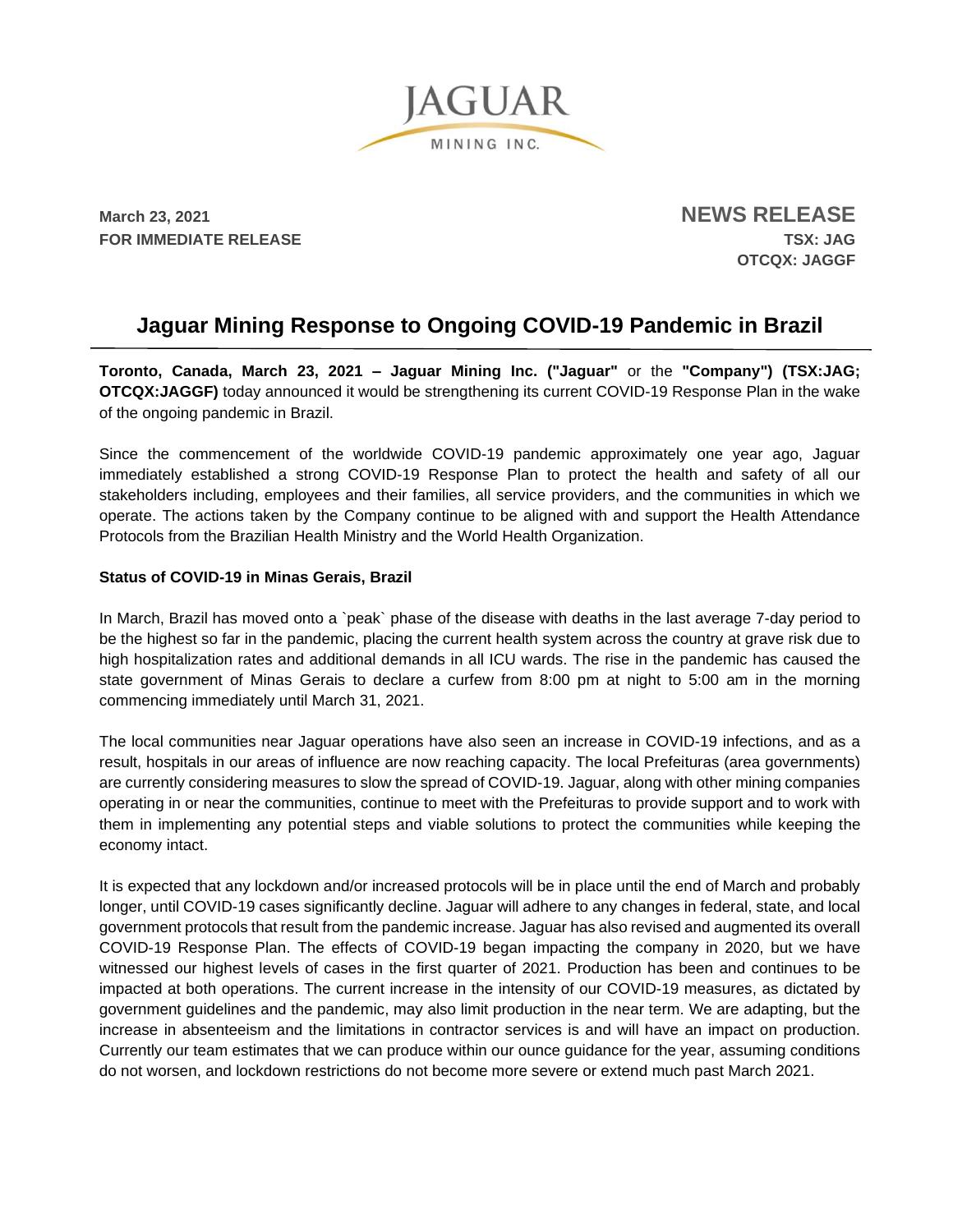### **Jaguar COVID-19 Response Plan**

Jaguar currently employs approximately 1,300 personnel, and over 400 third-party contractors. Since the beginning of the COVID-19 pandemic the Company has tallied 185 cases with employees and 59 with contractors. The vast majority of the cases occurred in the first quarter of 2021. A further impact has been from employees quarantined awaiting test results which have then come back negative, which has impacted an additional total of 381 people. Employees and contractors are not permitted to return to work without full medical clearance.

Jaguar has implemented the following new measures in addition to its current COVID-19 Response Plan to reduce the impact of infections at its operating units:

- A COVID-19 Monitor has been appointed to ensure that all internal pandemic guidelines are adhered to.
- Additional reductions in the number of third-party contractors, with all non-critical work being put on hold.
- Employees over the age of 60 or any employee with high-risk health conditions must work from home.
- Jaguar´s office in Belo Horizonte is being totally closed, and all functions will be working from home.
- The number of site personnel in non-operating roles allowed on the sites is being limited with as much work as possible assigned to de done from home.

Jaguar's current COVID-19 Response Plan includes:

- A multidisciplinary CV19 Committee holds weekly meetings to evaluate current pandemic scenarios to revise, implement and adapt current strategies and pandemic guidelines.
- Travel between Jaguar's sites and communities including Jaguar's Belo Horizonte corporate office, are limited to those specifically approved by upper management.
- A home office system has been adopted for all administrative employees and employees considered to be or have high-risk health conditions.
- All non-safety related in-person meetings and general events have been suspended.
- All visitors and visits by third parties to Jaguar operations have been suspended.
- Implementation of increased hygiene protocols including the enforcement of social distancing in all common areas, such as restrooms, lockers, cafeterias, and buses.
- Outsourced suppliers, companies and third parties have had limited access at all of Jaguar's operations.
- Constant awareness via promotions and educative campaigns regarding COVID-19 are prominently displayed in and around company vehicles such as buses and trucks and in all common areas as well as through social media channels.
- Disciplinary measures are in place for any employee who disobeys health and/or distance protocols.

## **About Jaguar Mining Inc.**

Jaguar Mining Inc. is a Canadian-listed junior gold mining, development, and exploration company operating in Brazil with two gold mining complexes and a large land package with significant upside exploration potential from additional mineral claims. The Company's principal operating assets are in the Iron Quadrangle, a prolific greenstone belt in the state of Minas Gerais and include the Turmalina Gold Mine Complex and Caeté Mining Complex (Pilar Mine and Caeté Plant). The Company also owns the Paciência Gold Mine Complex, which has been on care and maintenance since 2012. The Roça Grande Mine has been on care and maintenance since April 2018. Additional information is available on the Company's website at [www.jaguarmining.com.](https://jaguarmining.com/)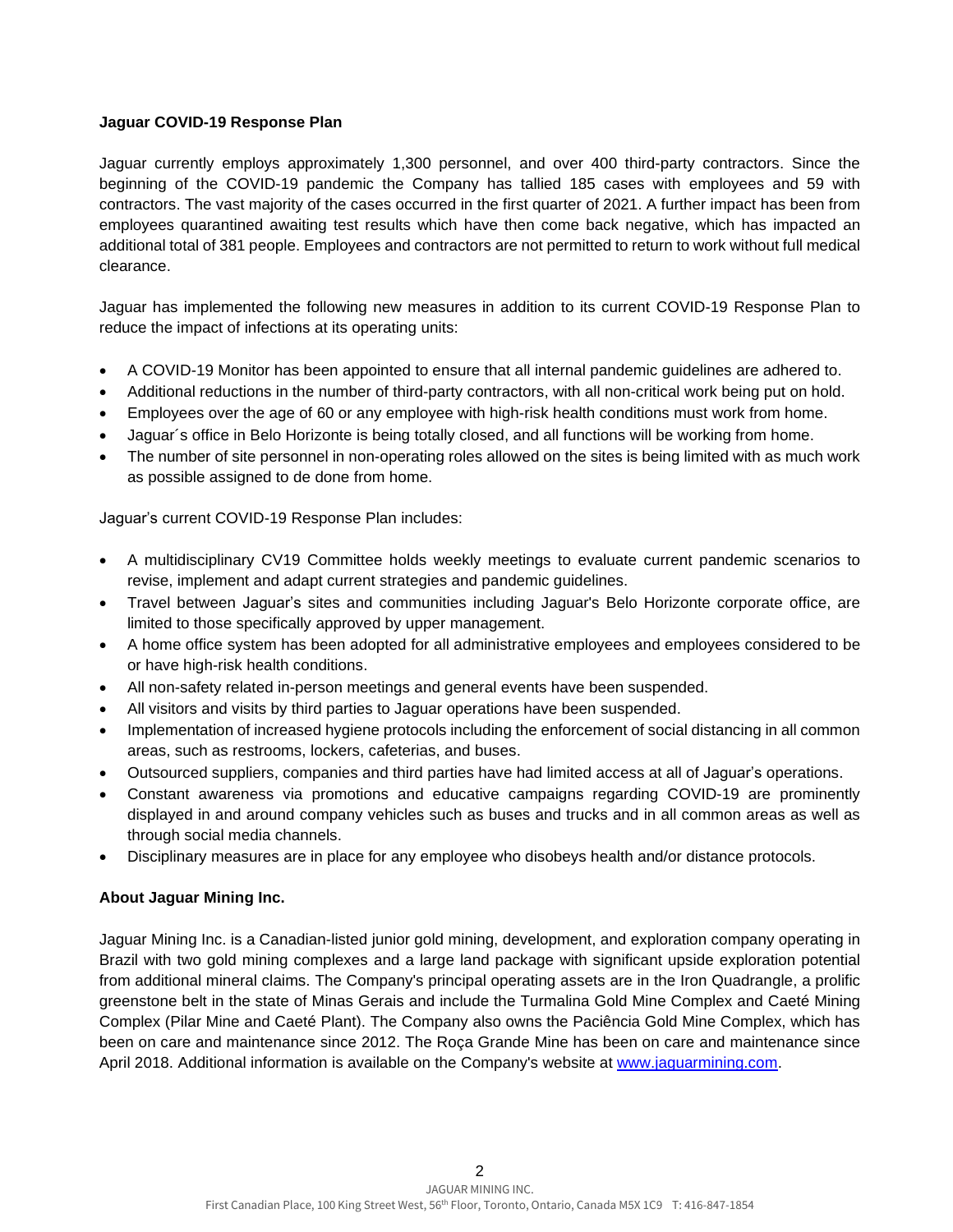#### **For further information please contact:**

Vernon Baker Chief Executive Officer Jaguar Mining Inc. vernon.baker@jaguarmining.com 416-847-1854

Hashim Ahmed Chief Financial Officer Jaguar Mining Inc. hashim.ahmed@jaguarmining.com 416-847-1854

#### **Forward-Looking Statements**

Certain statements in this news release constitute "forward-looking information" within the meaning of applicable Canadian *securities legislation. Forward-looking statements and information are provided for the purpose of providing information* about management's expectations and plans relating to the future. All of the forward-looking information made in this news release is qualified by the cautionary statements below and those made in our other filings with the securities regulators in Canada. Forward-looking information contained in forward-looking statements can be identified by the use of words such as *"are expected," "is forecast," "is targeted," "approximately," "plans," "anticipates," "projects," "anticipates," "continue,"* "estimate," "believe" or variations of such words and phrases or statements that certain actions, events or results "may," "could," "would," "might," or "will" be taken, occur or be achieved. All statements, other than statements of historical fact, *may be considered to be or include forward-looking information. This news release contains forward-looking information regarding, among other things, expected sales, production statistics, ore grades, tonnes milled, recovery rates, cash* operating costs, definition/delineation drilling, the timing and amount of estimated future production, costs of production, capital expenditures, costs and timing of the development of projects and new deposits, success of exploration, development and mining activities, currency fluctuations, capital requirements, project studies, mine life extensions, restarting suspended *or disrupted operations, continuous improvement initiatives, and resolution of pending litigation. The Company has made numerous assumptions with respect to forward-looking information contained herein, including, among other things,* assumptions about the estimated timeline for the development of its mineral properties; the supply and demand for, and the level and volatility of the price of, gold; the accuracy of reserve and resource estimates and the assumptions on which the reserve and resource estimates are based; the receipt of necessary permits; market competition; ongoing relations with employees and impacted communities; political and legal developments in any jurisdiction in which the Company operates being consistent with its current expectations including, without limitation, the impact of any potential power rationing, tailings facility regulation, exploration and mine operating licenses and permits being obtained and renewed and/or there being adverse amendments to mining or other laws in Brazil and any changes to general business and economic conditions. Forward-looking information involves a number of known and unknown risks and uncertainties, including among others: the risk of Jaguar not meeting the forecast plans regarding its operations and financial performance; uncertainties with respect to the price of gold, labour disruptions, mechanical failures, increase in costs, environmental compliance and change in environmental legislation and regulation, weather delays and increased costs or production delays due to natural disasters, power disruptions, procurement and delivery of parts and supplies to the operations; uncertainties inherent to capital markets in general (including the sometimes volatile valuation of securities and an uncertain ability to raise new capital) and other risks inherent to the gold exploration, development and production industry, which, if incorrect, may cause actual results to differ materially from those anticipated by the Company and described herein. In addition, there are risks and hazards *associated with the business of gold exploration, development, mining and production, including environmental hazards, tailings dam failures, industrial accidents and workplace safety problems, unusual or unexpected geological formations,* pressures, cave-ins, flooding, chemical spills, procurement fraud and gold bullion thefts and losses (and the risk of inadequate insurance, or the inability to obtain insurance, to cover these risks). In addition, the Company's principal operations and mineral properties are located in Brazil and there are additional business and financial risks inherent in doing business in Brazil as compared to the United States or Canada. In Brazil, corruption represents a challenge requiring extra attention by those who conduct business there. Corruption does not only occur with the misuse of public, government or regulatory powers, it also can occur in a business's supplies, inputs and procurement functions (such as illicit rebates, kickbacks and dubious vendor relationships) as well as the inventory and product sales functions (such as inventory shrinkage or skimming). Employees as well as external parties (such as suppliers, distributors and contractors) have opportunities to commit theft, procurement fraud and other wrongs against the Company. While corruption, bribery and fraud and theft risks can never be fully eliminated, the Company reviews and implements controls to reduce the likelihood of these events occurring. The Company's present and future business operations face these risks. Accordingly, for all of the reasons *above, readers should not place undue reliance on forward-looking information.*